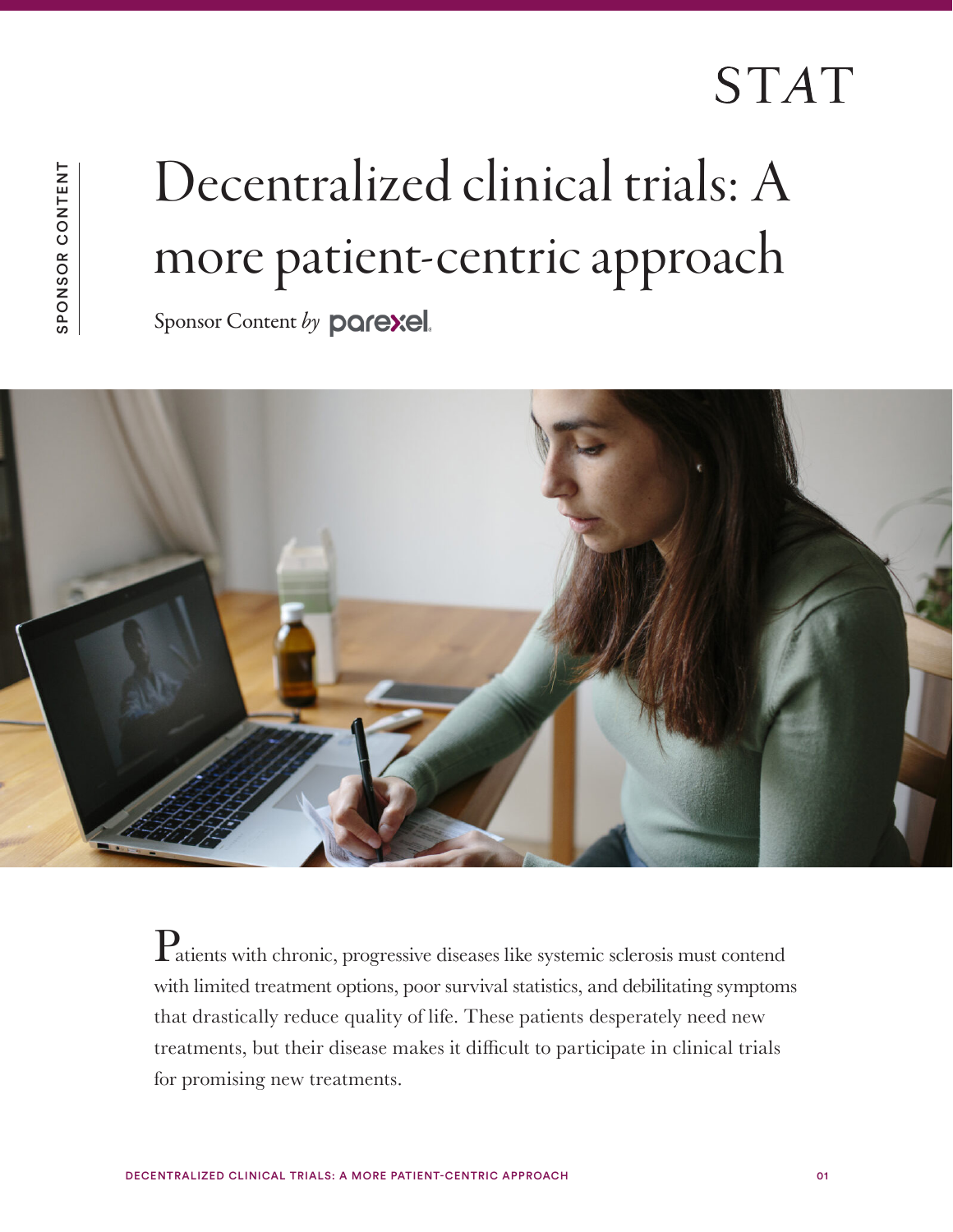## parexel.

Andreas Reiff, SVP of Inflammation and Immunology at Parexel, and Kristina Reeder, the company's Associate Director of Innovation, say that decentralized clinical trials, where portions of a study are conducted outside a traditional trial site, offer new opportunities — and new hope — for patients struggling with inflammatory conditions, and for organizations eager to develop new treatments.

Systemic sclerosis is an autoimmune disease that causes tightening and thickening of the skin, as well as scarring and inflammation of internal organs. It is a progressive and often painful disease with generally poor outcomes. "In my opinion, this is probably one of the most difficult autoimmune diseases from the patient's and the physician's perspective," says Reiff. He explains that as skin hardens, mobility becomes limited and painful. Lung scarring creates breathing difficulties, and as the intestinal tract thickens patients must contend with stomach pain, acid reflux, malabsorption, constipation, and other digestive issues. "It has a huge impact on quality of life," Reiff says.

"Most scleroderma patients have multiple specialists on their medical teams, which can become quite burdensome, both physically and mentally," says Karen Gottesman, Director of Pharma & Biotech Engagement for the Scleroderma Foundation, an advocacy group. "Participating in clinical trials oftentimes becomes prohibitive due to the additional burden placed on the patient. Streamlining that process is essential not only for participation and compliance, but ultimately success of the trial."

The nature of systemic sclerosis creates a challenging Catch-22 when it comes to drug development. There is a great need for new therapies to treat the disease and its symptoms, but those very symptoms lead to discomfort, exhaustion, and pain that make it difficult to participate in these clinical trials.

Reiff and Reeder believe decentralized clinical trials (DCTs) provide a new opportunity for these patients. DCTs are different from standard trials in that some or all of a study is conducted remotely.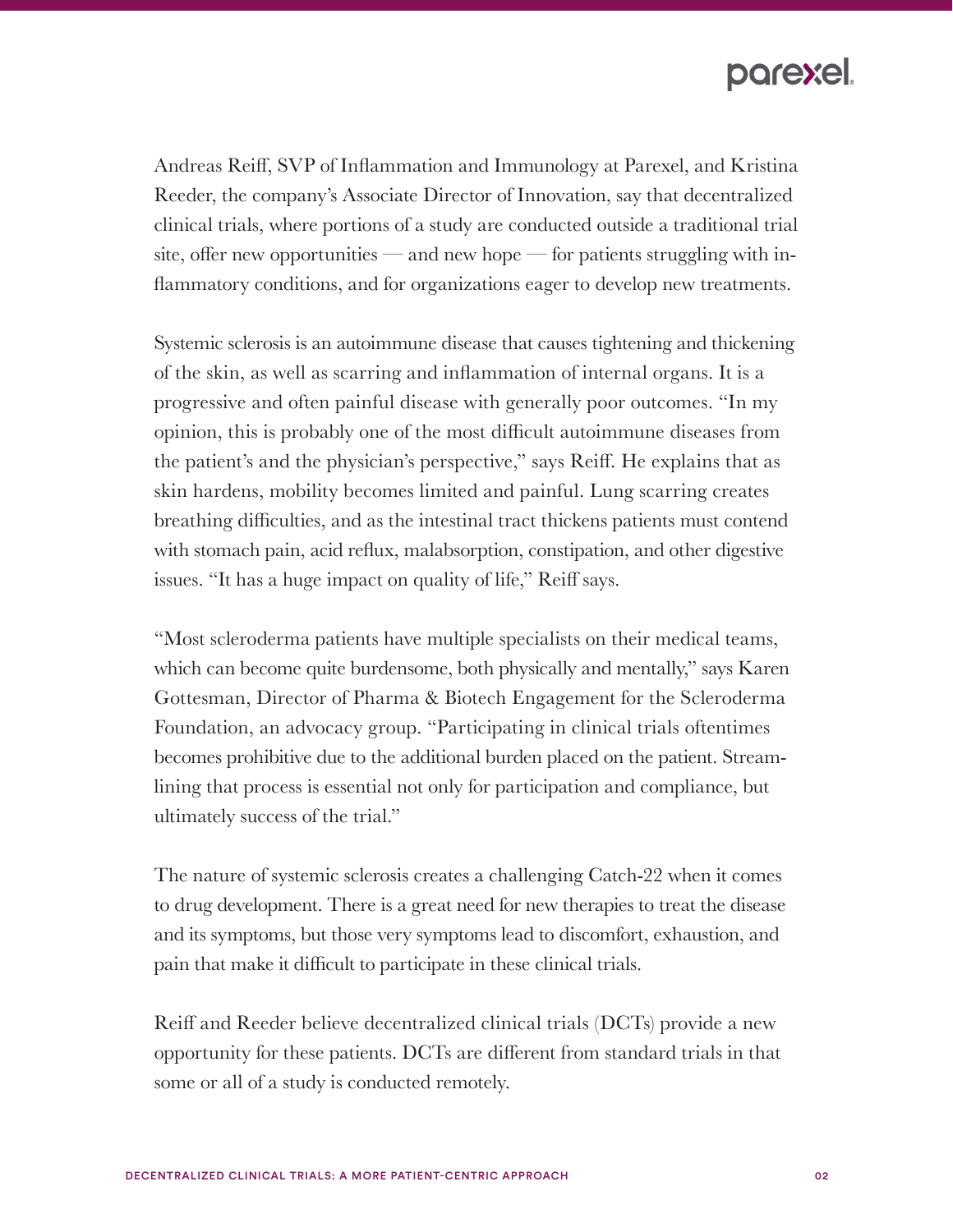

"The most simple description of a DCT is that you are taking the study to the patient as opposed to taking the patient to the study," says Parexel's Reeder. "When you do that, you're making clinical trial participation as easy as possible." For patients managing systemic sclerosis, that might mean completing assessments via an iPad, using a wearable electronic device to conduct functional assessments, or bringing health care providers to the home to conduct studyrelated activities such as exams and blood draws.

DCTs improve access to trial participation for systemic sclerosis patients in several ways. Patients don't need to travel to distant trial locations (Reiff estimates that 70 percent of trial participants live more than two hours from a research site), spend less time juggling family and work obligations, and are less likely to withdraw from a study due to poor health. "If you're participating in a trial and you miss a few visits you're often excluded from continuing," Reiff says. "With systemic sclerosis you have good days and bad days, and sometimes you just don't have the energy (to travel to an appointment)."

Reiff notes that systemic sclerosis patients most often participate in what are known as hybrid trials. "Certain treatments can't be administered at home, and you can have logistical challenges delivering medications or scheduling home visits," he says. "Between a traditional trial and a fully decentralized trial, there is often a hybrid middle ground."

Finding that middle ground often involves aligning trial activities with other parts of a patient's treatment. "It could be happening at a local hospital or infusion center where they are receiving other treatments," says Reeder. "You weave the study participation into the care they're receiving, so you're not adding another trip. It's about meeting patients where they are"

Reeder and Reiff say meeting patients where they are is all about connecting with them directly, whether through patient advisory councils, or advocacy groups like the Scleroderma Foundation.